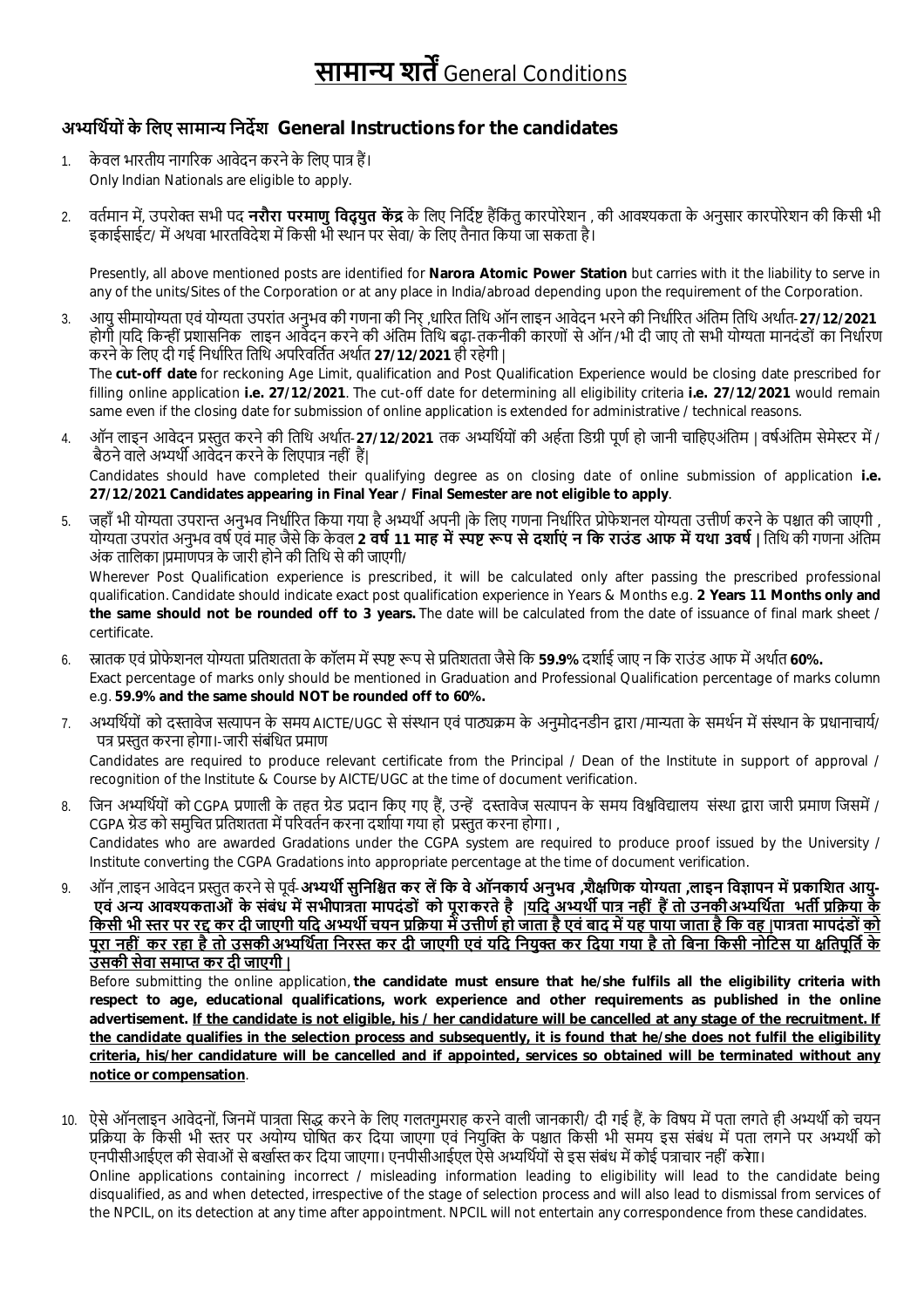11. दस्तावेजों के सत्यापन के समय अजा ,अपिव के सभी अभ्यर्थी/अजजा/जाति प्रमाणपत्र जारी करने के लिए प्राधिकत सक्षम प्राधिकारी द्वारा केंद्रीय सरकार द्रारा निर्धारित प्रपत्र में जारी जाति प्रमाण पत्र की स्व मल प्रति के साथ ,सत्यापित प्रति-सत्यापन के लिए प्रस्तत करेंगे। ओ प्रमाणपत्र .सी.बी.हाल ही में जारी किया हुआ होना चाहिए जिसमें क्रीमी लेयर क्रीमी लेयर की स्थिति के विषय में-नॉन/स्पष्ट रूप से उल्लेख किया गया हो। अभ्यर्थी .सी.बी.केवल वे ओ) जिनके पास गैरपत्र है-क्रीमी लेयर का प्रमाण-, भारत सरकार के दिशानिर्देशों के अनुसार आरक्षण के लिए पात्र हैं। अपिव के अभ्यर्थी( ऑनलाइन आवेदन करते समय क्रीमी लेयर (जो लागू हो) क्रीमी लेयर-नॉन/ की स्थिति स्पष्ट करेंगे |

All candidates belonging to SC/ST/OBC category shall produce self-attested copy of the caste certificate in the prescribed 'Central Government' format from the Competent Authority empowered to issue such certificate along with originals for verification at the time of documents verification. OBC certificate should be latest with suitable mention about Creamy layer / Non – Creamy layer status (OBC candidates with certificate having the "Non-Creamy Layer Clause" only will be eligible for reservation as per Government of India guidelines). The OBC applicants have to indicate their status as "Creamy Layer" or "Non Creamy Layer" as the case may be while filling online application.

12. अभ्यर्थियों की नियक्ति उचित माध्यम से जाति प्रमाणपत्र के सत्यापनयों के सत्यापन होने तक अनंतिम रहेगी यदि उपर्यक्त सत्यापन में पता । चलता है िक अɷथŎ Ȫारा Ůˑुत**अजा/अिपव/अजजा/. बे.िन. / ईडɲूएस** ŵेणी का होने का दावा एवं अɊ Ůमाणपũ असȑ हœ तो उसकी सेवाएँ िबना कोई कारण बताए तुरंत समाप्त कर दी जाएंगीएनपीसीआईएल | के पास अभ्यर्थी के विरुद्ध ऐसे असत्य प्रमाण पत्र प्रस्तुत करने के लिए आगे यथोचित कार्रवाई करने का अधिकार सरक्षित है |

The candidate's appointment will remain provisional subject to caste certificate being verified through proper channel and verification of testimonials. The candidate's services will be liable to be terminated forthwith without assigning any reason in case the above verification reveals that his/her claim for belonging to **SC/ST/OBC/PwBD/EWS** category and other testimonials is found false. NPCIL also reserves its right to take such further action against the candidate, as it may deem proper, for production of such false certificates and testimonials.

13. ईडब्ल्यूएस श्रेणी से संबंधित समस्त अभ्यर्थियों को सक्षम प्राधिकारी द्वारा निर्धारित प्रपत्र ऐवं आय एवं संपत्ति का वैध प्रमाण-पत्र प्रस्तुत करना होगा। "यदि नियुक्ति हो जाती है ,तो वह आय एवं संपत्ति प्रमाण पत्र के उचित माध्यम से सत्यापित होने तक अनंतिम रहेगी। यदि सत्यापन में ईडब्ल्यूएस से संबंधित होने का दावा जाली पाया जाता हैअसत्य/तो उसकी सेवाएं बिना कोई कारण बताए तुरंत समाप्त कर दी जाएंगी और जाली असत्य/प्रमाण पत्र प्रस्तुत करने हेतु भारतीय दंड संहिता के उपबंधों के अंतर्गत बिना पूर्वाग्रह के कार्रवाई की जाएगी। " All the candidates belonging to EWS category have to produce valid Income and Assets Certificate issued by a Competent Authority in the prescribed format. "Appointment, if any, shall be provisional and subject to the Income and asset certificate

being verified through the proper channels and if the verification reveals that the claim to belong to EWS is fake/false the services will be terminated forthwith without assigning any further reasons and without prejudice to such further action as may be taken under the provisions of the Indian Penal Code for production of fake/false certificate."

- 14. सफल अभ्यर्थी की यथोचित पद पर नियुक्ति होने पर वेतन मैटिक्स में वेतन के अतिरिक्त प्रयोज्य केंद्रीय महँगाई भत्ता एवं समयसमय पर प्रदत्त निगम के -अन्य लाभ जैसे कि छुट्टी रियायत भत्ता , उपदान, चिकित्सा सुविधा, विभागीय आवास आदि के लिए नियमानुसार पात्र होंगे। In addition to Pay in Pay Matrix, successful candidates on appointment to applicable grade will be eligible for applicable Central Dearness Allowance and other benefits of the Corporation provided from time to time such as Leave Travel Allowance, Gratuity, Medical Facility, Departmental Accommodation etc. as applicable.
- 15. बेंचमार्क निशक्तजन श्रेणी के अभ्यर्थियों के संबंध में न्यूनतम निशक्तता 40% हैश्रेणी जैसे-निशक्तता की उप | की आटिज्म स्पेकटम डिसऑर्डर <del>-</del> अल्प अथवा अत्यल्प, दर्शाई जाए | बेंचमार्क निशक्तजन श्रेणी अभ्यर्थियों के पास इस संबंध में बोर्ड द्वारा जारीमुख्य चिकित्सा /चिकित्सा अधीक्षक *|* सरकारी चि/अधिकारीकित्सालय के प्रमुख द्वारा प्रतिहस्ताक्षरित एक प्रमाणपत्र हो | The minimum disability in case of PwBD candidates is 40%. Sub-category of disability, e.g. Autism Spectrum Disorder – Mild or

Moderate is to be indicated. The PwBD candidates shall possess a Certificate to this effect issued by the Board/countersigned by the Medical Superintendent/Chief Medical Officer/Head of Hospital of Government.

- 16. यदि अनुसूचित जातिहिंदी के अतिरिक्त किसी अन्य भाषा में जारी किया /पीडब्ल्युडी का प्रमाणपत्र अंग्रेजी/ईडब्ल्युएस/(नॉन क्रीमी लेयर) अपिव/जनजाति/ गया है तो अभ्यर्थी को उस प्रमाणपत्र की स्व प्रमाणित अनुवादित प्रति प्रस्तत करनी होगी । If the SC/ST/OBC (Non Creamy Layer) /EWS/PwBD certificate has been issued in a language other than English / Hindi, the candidate will be required to submit a self certified translated copy of the same either in English or Hindi.
- 17. बधिर अभ्यर्थियों को श्रवण यंत्र हियरि)ंग एडस (का प्रयोग करने की अनुमति है इसके लिए ,यंत्र की व्यवस्था उन्हें स्वयं करनी होगी | The Hearing Impaired candidates are allowed to use Hearing Aids and the device should be arranged on their own.
- 18. सभी निर्धारित अनिवार्य योग्यताएं पूर्णकालिकअन्यथा ऐसी योग्यता पर विचार नहीं किया ; संस्थान से होनी चाहिए/नियमित एवं मान्यता प्राप्त विश्वविद्यालय , |जाएगा

All the prescribed essential qualifications should be of **full time, regular and from recognised University/Institution**; otherwise such qualification will not be considered.

19. **अधिक अर्हता:** जहां तक योग्यता मापदंडों का संबंध है भर्ती के लिए निर्धारित न्यूनतम योग्यता ,की पूर्ति होनी चाहिए । न्यूनतम योग्यता के बाद एवं उससे ऊपर उच्चतर योग्यता सहित अन्य किसी योग्यता के कारण सभी विज्ञापित पदों हेतु लिखित परीक्षाकौशल परीक्षा में बैठने के लिए अभ्यर्थी को अयोग्य / नहीं ठहराया जाएगा।।

**Over-Qualification**: As regards the qualification criteria, minimum qualification prescribed for recruitment has to be fulfilled. Any other qualification including higher qualification over and above the minimum qualification will not disqualify the candidate to appear in written examination/skill test for all the advertised posts.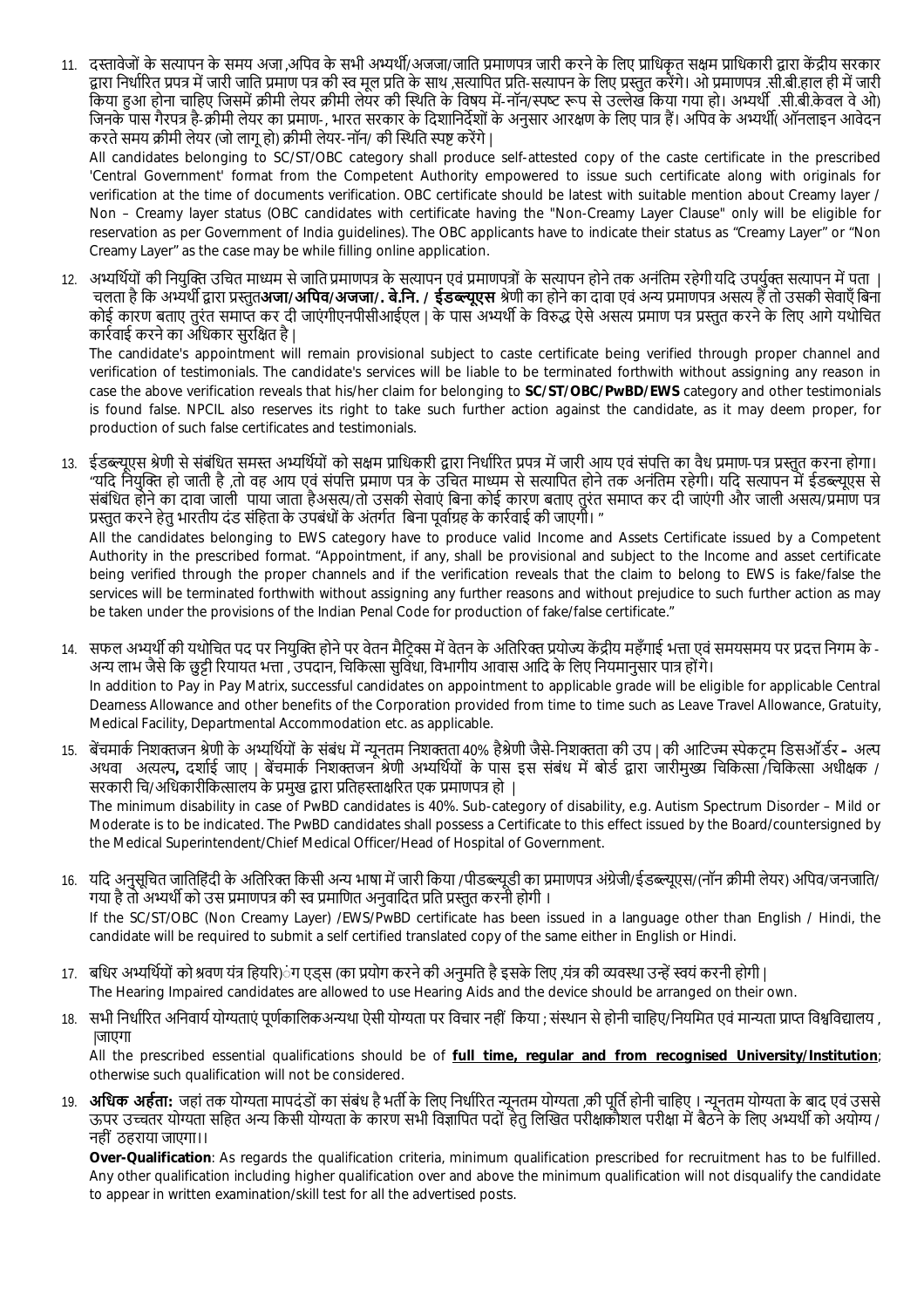20. केवल निर्धारित पात्रता मानदंड परा करने वाले अभ्यर्थियों को ही संबंधित पदों के लिए लिखित परीक्षा कौशल परीक्षा/में बैठने की अनमति प्रदान की जाएगी। लिखित परीक्षाकौशल परीक्षा/ की तिथि स्थान एवं अन्य सचनाओं ,समय के बारे में अलग से सचना केवल हमारी वेबसाइट www.npcilcareers.co.in पर उपलɩ कराई जाएगी।

Candidates meeting the prescribed standard of eligibility will only be allowed to appear in written examination / skill test for respective posts. A separate communication about the date, timing, venue and other information about the written examination/ skill test will be provided only at our website www.npcilcareers.co.in

21. इलेक्ट्रानिक उपकरणों जैसे- मोबाइल फोन इलेक्ट्रानिक इयर , ,इलेक्ट्रानिक कलाई घड़ी ,फोनइयर / बड्स, कलाई घड़ी फोन मल्टीमीडिया घड़ियाँ, पेजर्स पेन स्कैनर या ऐसे कोई अन्य इलेक्टानिक उपकरण को ,कैलकुलेटर ,परीक्षा हॉल के भीतर ले जाने की अनुमति नहीं है।किताबें नोट्स अथवा / इससे सम्बंधित अन**्य कोइ वस्त आदि को परीक्षा हॉल में ले** जाने की अनुमति नहीं है इन निर्देशों का किसी भी प्रकार से उल्लंघन करने पर उनकी अभ्यर्थिता निरस्त कर दी जाएगी |

Electronic gadgets such as mobile phones, electronic wrist watches, electronic earphones/ear buds, wrist watch phones, multimedia watches, pagers, calculator, pen scanners or any other such electronic devices are not permitted inside the premises of Examination Hall. Likewise, books/notes or any such related materials shall not be permitted in the examination halls. Any infringement of these instructions shall entail cancellation of their Candidature.

22. ऐसे अभ्यर्थी जो केंद्रराज्य सरकार/, एनपीसीआईएल सहित केंद्रराज्य सरकार के अधीन सार्वजनिक क्षेत्र के उपक्रमों/, स्वायत्त निकायों, अनुदान प्राप्त संस्थानों में कार्यरत हैं ,उन्हें अपने वर्तमान नियोक्ता का अनापत्ति प्रमाणपत्र प्रस्तत करना अपेक्षित होगा ,ऐसा न करने पर उनकी अभ्यर्थिता स्वीकार नहीं की जाएगी| ऐसे अभ्यर्थी वर्तमान नियोक्ता का अनापत्ति प्रमाण पत्र अवश्य लाएं इसके बिना उन्हें ,लिखित परीक्षा कौशल/परीक्षा/ वैयक्तिक साक्षात्कार में बैठनेकी अनुमित नहीं दी जाएगी।

Candidates working in the Central/State Government, Public Sector Undertakings of Central/State Government (including NPCIL), Autonomous Bodies, Aided Institutions are required to produce NOC from the present employer failing which their candidature will not be accepted. Such candidates must bring NOC from the present employer without which they will not be allowed to appear in the Written examination/Skill test/Personal Interview.

- 23. कॉरपोरेशन में अभ्यर्थी का अंतिम चयन निर्धारित प्राधिकारी द्रारा चिकित्सीय रूप से स्वस्थता प्रमाणपत्र, चरित्र एवं पर्ववत्त तथा विशेष सुरक्षा (.ए.एं.ड.सी) क्यू.एस.एस) प्रश्नावली.( के सत्यापन, जाति प्रमाणपत्र एवं- बेंचमार्क निशक्तजन प्रमाणपत्र(यदि लागू हो तो ( के सत्यापन के अधीन होगा। The final selection of the candidate in the Corporation will be subject to medically fit certification by the prescribed authority, verification of Character & Antecedents (C&A) and Special Security Questionnaire (SSQ), verification of Caste Certificates & PwBD certificate (if applicable).
- 24. लिखित परीक्षा कौशल परीक्षा/के लिए बाहर से बुलाए गए अनुसूचित जाति जाने-अनुसूचित जनजाति के अभ्यर्थियों को आने/का द्वितीय श्रेणी रेल किराए अथवा सामान्य बस किराए की प्रतिपूर्ति नियमानुसार की जाएगी। तथापि अनुसूचित जातिराज्य सरकार/अनुसूचित जनजाति के ऐसे अभ्यर्थी जो केंद्र/, केंद्रराज्य के निगमों/, सार्वजनिक क्षेत्र के उपक्रमों, स्थानीय निकायों एवं पंचायतों में सेवारत हैं, उन्हें यात्रा भत्ते का भुगतान नहीं किया जाएगा। Outstation candidates of SC/ST category called for written examination/skill test shall be reimbursed to and fro IInd Class Rail or ordinary Bus fare as per rules. However, SC/ST candidates those who are already in service of Central/State Government, Central/State Corporations, PSUs, Local Government Institutions and Panchayats, shall not be paid travelling allowance.
- 25. योग्यता मापदंड पूरा नहीं करने वाले अथवा जाति प्रमाणपत्र-, यात्रा टिकट आदि दस्तावेज प्रस्तुत नहीं करने वाले अभ्यर्थियों को लिखित परीक्षाकौशल / परीक्षामें भाग लेने के लिए यात्रा व्यय की प्रतिपूर्ति नहीं की जाएगी | Travelling expenditure shall not be reimbursed to candidates for attending written examination/ skill test, if they do not fulfil the eligibility criteria or do not produce documents like Caste Certificate, journey tickets etc.
- 26. एनपीसीआईएल के पास यह अधिकार सुरक्षित है कि यदि विज्ञापित पद के लिए उपयुक्त अभ्यर्थी नहीं मिलता है तो वे किसी अभ्यर्थी का चयन नहीं करेंगे। NPCIL reserves the right not to select any of candidate(s) for the advertised post if suitable candidate is not found.
- 27. पद के लिए वांछित योग्यता पूरी करने वाले अभ्यर्थी ही आवेदन करने के लिए पात्र हैं। Candidates possessing requisite qualification for the post are only eligible to apply.
- 28. अंतिम वर्ष अंतिम सेमेस्टर की परीक्षा में भाग ले रहें या/परीक्षा परिणाम की प्रतीक्षा कर रहे अभ्यर्थी, आवेदन के लिए पात्र नहीं हैं। अतः उनकी अभ्यर्थिता पर िवचार नहीं िकया जाएगा।

Those candidates who are **appearing in or awaiting result of final year/final semester are not eligible to apply**. Hence their candidature shall not be considered.

29. इस भर्ती प्रक्रिया के किसी भी स्तर जिसमें भर्ती या ज्वाइनिंग भी शामिल है, पर यदि निम्नलिखित में से कुछ भी पाया जाता है तो उक्त आवेदक एनपीसीआईएल में सभी नियक्तियों के लिए अयोग्यअ ,भियोजित और विवर्जित किए जाने के लिए उत्तरदायी होगा तथा उसका आवेदन नियक्ति/तरंत निरस्त कर दी जाएगी |

At any stage of this recruitment process including after recruitment or joining, if any of the following is detected, the said applicant will be liable to be disqualified, prosecuted and debarred for all appointments in NPCIL and his/her application/appointment will be rejected forthwith.

## **यिद आवेदक ने If the applicant:-**

- a. गलत सूचना दी हो या असत्य दस्तावेज प्रस्तुत किया हो; अथवा has provided wrong information or submitted false documents; or
- b. संगत सूचनाओं को िछपाया हो; अथवा has Suppressed relevant information; or
- c. उस पद के लिए निर्धारित योग्यता मापदंडों को पूरा नहीं करता हो अथवा does not meet the eligibility criteria prescribed for the post; or
- d. भर्ती प्रक्रिया के दौरान किसी अनुचित साधन का प्रयोग किया हो ;अथवा has resorted to unfair means during the Recruitment process; or
- e. छद्म व्यक्तिता का दोषी पाया जाता है ;अथवा is found quilty of impersonation; or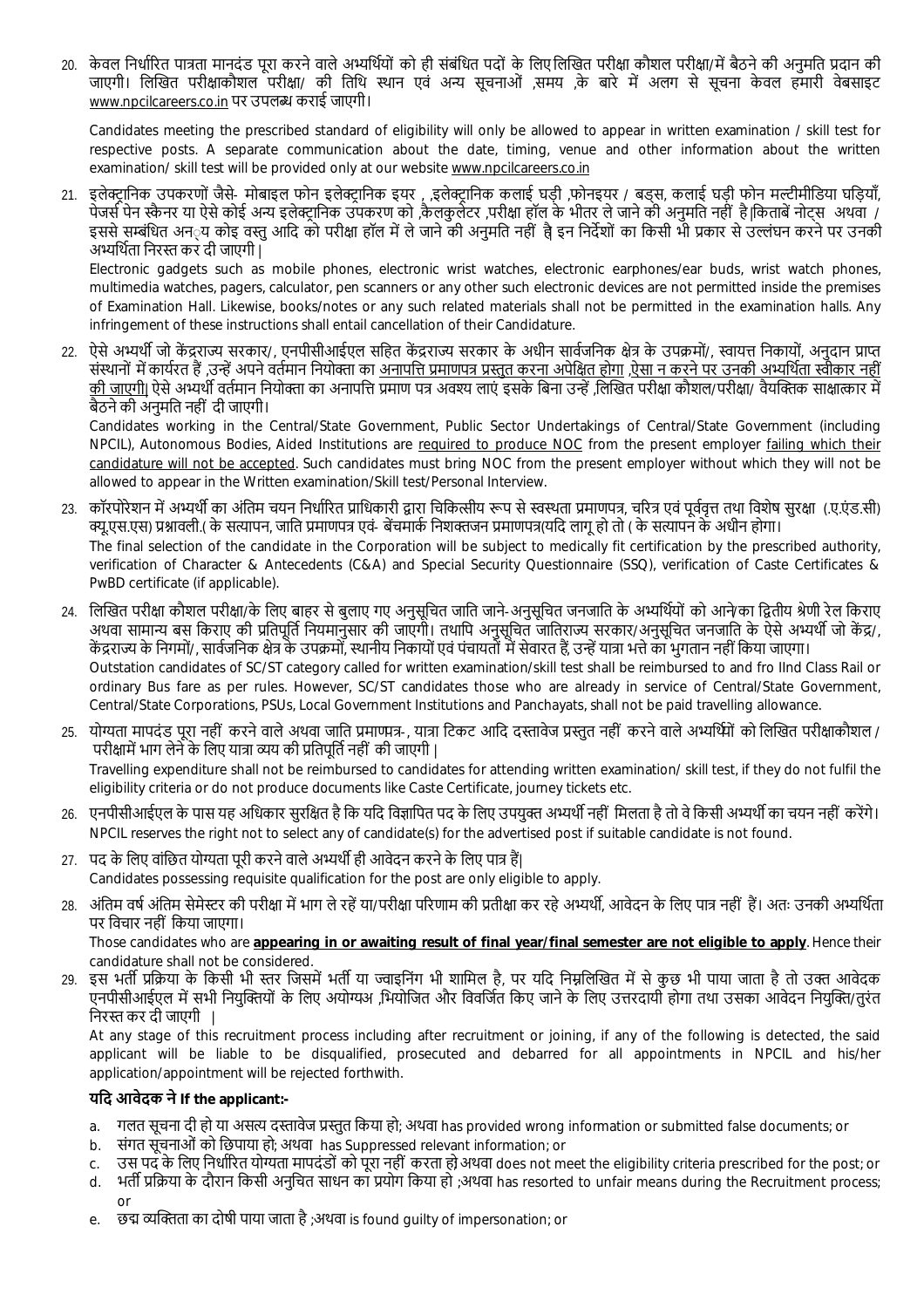- f. परीक्षा केंद्र पर लिखित परीक्षा के सचारू संचालन को प्रभावित करने के लिए व्यवधान पैदा किया हो; अथवा has created disturbance affecting the smooth conduct of the Written Examination at the test centre venue; or
- g. गैर मानव अथवा असंगत फोटोग्राफ अपलोड किया हो has uploaded non-human or irrelevant photograph
- 30. अभ्यर्थी द्वारा एक ही पद के लिए अनेक दो आवेदन प्रस्तुत करने की स्थिति में केवल /नवीनतम आवेदन पर ही आगे विचार किया जाएगा । In case of multiple / duplicate application for the same post by a candidate only latest application will be taken into account for further consideration.
- 31. प्रश्न पत्र द्विभाषी होंगें (अंग्रेजी/हिंदी)

Question papers will be bilingual (Hindi/English).

- 32. **िलİखत |जाने एवं बैठने के िलए आवʴक सहायता Ůदान की जाएगी -कौशल परीƗा कŐ ū पर िनशƅ अɷिथŊयों के िलए आने/ Necessary assistance for access & seating will be provided to PwBD candidates at the Written / Skill Test centre**.
- 33. अभ्यर्थियों को दस्तावेजों के **सत्यापन के समय मल दस्तावेजों के साथ उनके मामले में यथाप्रयोज्य निम्रलिखित प्रमाणपत्रों-दस्तावेजों की स्व⁄** सत्यापित प्रतियाँ ऑनलाइन आवेदन एवं प्रवेश पत्र के प्रिंटआउट के साथ अनिवार्य रूप से प्रस्तुत करनी होगी-: Candidates are required to submit invariably **self-attested copy of the following certificates/documents as applicable to his /her case along with the print out of online application and admit card at the time of document verification with**

**originals**:-

- a. ँ जन्म तिथि प्रमाण के रूप में सरकार द्वारा निर्धारित प्रपत्र में सक्षम प्राधिकारी द्वारा जारी जन्म प्रमाणपत्रएसएससी अंक तालिका।/ Birth Certificate issued by the Competent Authority in the prescribed format by the Government /SSC Mark Sheet as a proof of Date of Birth.
- b. सभी शैक्षणिक प्रोफेशनल एवं तकनीकी ,योग्यताओं से संबंधित अंक तालिकाएं एवं प्रमाणपत्र। प्रत्येक वर्ष अथवा प्रत्येक सेमेस्टर की अंकतालिका अनिवार्य है।

Mark Sheets and Certificates of all Educational, Professional and Technical Qualifications. Mark Sheet of each year or each semester is must.

- c. नियोक्ता द्वारा जारी अनभव प्रमाणपत्र/सेवा प्रमाणपत्र, जिसमें सेवा की अवधि, अनभव की प्रकति जैसेकि पर्ण कालिक/अंशकालिक, पदनाम एवं कार्य या जिम्मेदारी का विवरण स्पष्ट रूप से दर्शाया गया हो। Experience Certificate/Service Certificate issued by the Employer indicating the period of service, nature of experience like full time/part time, designation and details of job or responsibilities clearly.
- d. केंद्र सरकार द्रारा निर्धारित प्रपत्र में सक्षम प्राधिकारी द्रारा जारी जाति प्रमाणपत्र। Caste Certificate issued by the Competent Authority in the prescribed Central Government format.
- e. निर्धारित प्रारूप में सक्षम प्राधिकारी द्वारा जारी वैध आय एवं संपत्ति का प्रमाण-पत्र ।

Valid Income and Assets Certificate issued by a Competent Authority in the prescribed format.

- f. एक्स-सर्विसमैन के मामले में डिस्चार्ज प्रमाणपत्र | Discharge Certificate in case of Ex-Servicemen.
- g. बेंचमार्क निशक्त जन के मामले में निर्धारित प्रपत्र में सक्षम प्राधिकारी द्वारा जारी निशक्तता प्रमाणपत्र |

Disability Certificate issued by the Competent Authority in the prescribed format in respect of Person with Benchmark Disabilities (PwBD).

- h. शारीरिक रूप से निशक्तजन जो वैसे तो लिपिकीय पद धारण करने हेतु योग्य हैं तथा टाइप करने में असमर्थ हैं, उनके लिए विशेष नियोजन कार्यालयों से संबद्ध मेडिकल बोर्डअथवा जहाँ) बोर्ड नहीं है वहां सिविल सर्जन द्वारा द्वारा जारी प्रमाणपत्र- | Certificate issued by Medical Board attached to Special Employment Exchanges for the disabled (or by a Civil Surgeon where there is no such board), in respect of physically disabled persons who are otherwise qualified to hold clerical post and unable to type.
- i. यदि अभ्यर्थी ने एनपीसीआईएल में संविदा पर कार्य किया हो तो ठेकेदार द्वारा जारी एवं एनपीसीआईएल प्रभारी अभियंता द्वारा अग्रेषित अनुभव प्रमाणपत्र/सेवा प्रमाणपत्र जिसमें सेवा की अवधि, वर्क आर्डर नं.. पदनाम एवं कार्य या जिम्मेदारी का विवरण स्पष्ट रूप दर्शाया गया हो। If the candidate has worked in NPCIL on Contract, Experience/Service Certificate issued by the Contractor duly forwarded by Engineer-in-charge, NPCIL having indicating the period of service, work order no., designation and details of job or responsibilities clearly.
- j. यदि अभ्यर्थी ने एनपीसीआईएल में नियतकालिक आधार पर कार्य किया हो तो एनपीसीआईएल द्वारा जारी अनुभव प्रमाणपत्र/सेवा प्रमाणपत्र जिसमें सेवा की अवधि, पदनाम एवं कार्य या जिम्मेदारी का विवरण स्पष्ट रूप दर्शाया गया हो|

If the candidate has worked in NPCIL on Fixed Term Basis, Experience/Service Certificate issued by NPCIL having clearly indicating the period of service, designation and details of job or responsibilities.

k. कोई अन्य संगत प्रमाणपत्र (यथा प्रयोज्य)Any other relevant certificates (as applicable).

## 34. **दस्तावेज सत्यापन की समय सारणी के बारे में अलग से सूचित किया जाएगा | The schedule of documents verification will be intimated separately.**

35. आवेदक को उसके द्वारा प्रस्तुत ऑन |लाइन आवेदन प्रपत्र में दर्शाई गई सूचनाओं के आधार पर परीक्षा की अनमति दी जाएगी-अतः सलाह दी जाती है िक आवेदन करने से पूर्व सुनिश्चित कर ले कि वे सभी योग्यता शर्तों की पूर्ति करते होंयदि बाद में किसी स्तर पर पाया जाता है कि आवेदक द्वारा प्रस्तत । की गई सूचना गलत हैं अथवा अभ्यर्थीकिसी अन्य योग्यता शर्त को पूरा नहीं करता है तो ऐसे आवेदक की अभ्यर्थिता निरस्त कर दी जाएगी एवं इस संबंध में किसी भी पत्राचार पर विचार नहीं किया जाएगा।